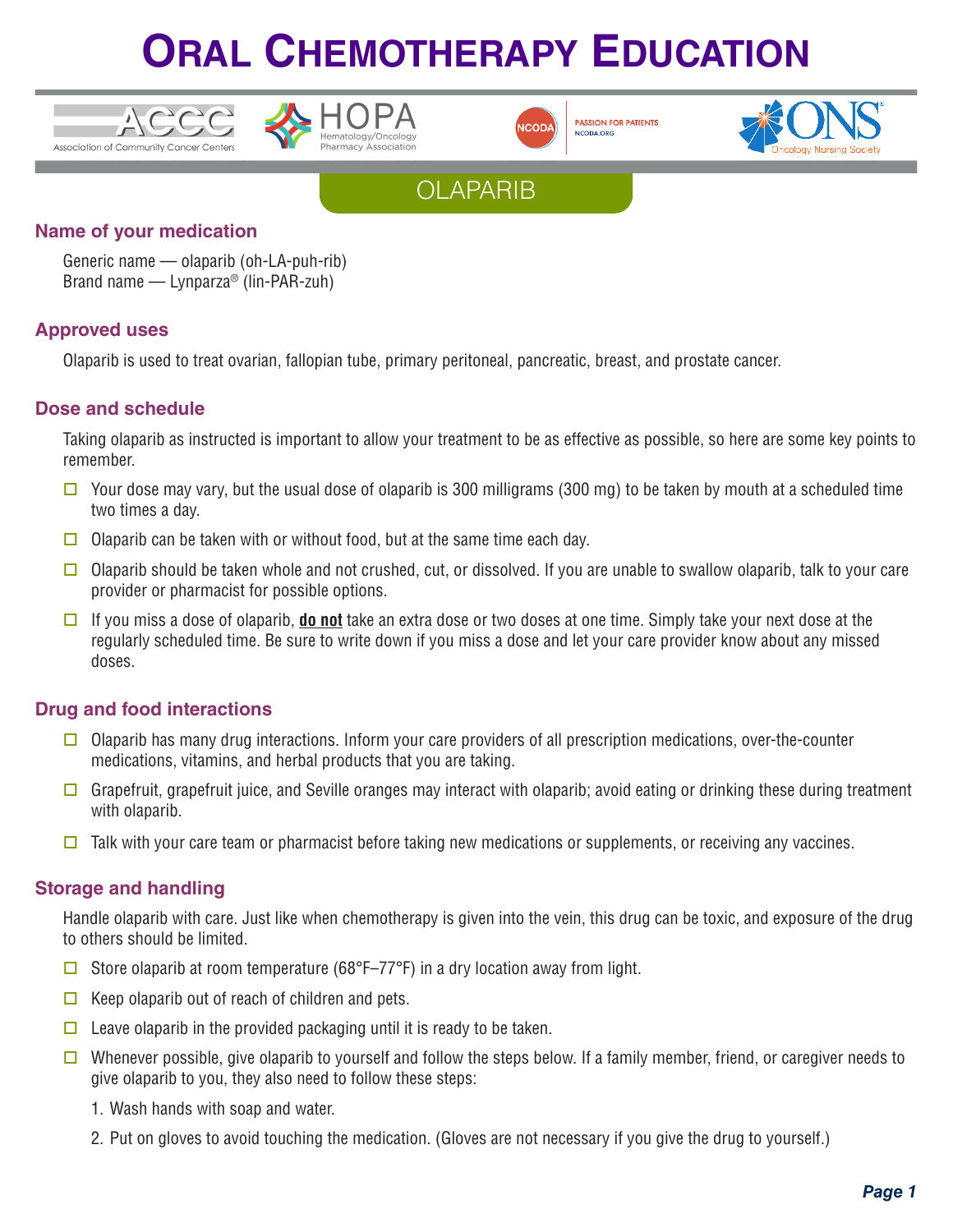





**PASSION FOR PATIENTS** NCODA.ORG



## **OLAPARIB**

- 3. Gently transfer the olaparib from its package to a small medicine or other disposable cup.
- 4. Administer the medicine immediately by mouth with water.
- 5. Remove gloves and do not use them for anything else.
- 6. Throw gloves and medicine cup in household trash.
- 7. Wash hands with soap and water.
- $\Box$  If a daily pill box or pill reminder will be used, contact your care team before using:
	- The person filling the box or reminder should wear gloves (gloves are not necessary if you are filling the box or reminder).
	- When empty, the box or reminder should be washed with soap and water before refilling. Be sure to wash hands with soap and water after the task is complete, whether or not gloves are worn
- $\Box$  If you have any unused olaparib, **do not** throw it in the trash and **do not** flush it down the sink or toilet. Talk to your care provider or pharmacist about proper disposal of olaparib.
- $\Box$  If you are traveling, put your olaparib's packaging in a sealed plastic bag. Ask your pharmacist if any additional travel precautions are needed.

### **Side Effects of Olaparib**

Below are common side effects that have been known to happen in about one third or more of patients taking olaparib are listed on the left side of this table. You **MAY NOT** experience these side effects. Options to help manage any side effects that do occur are included on the right side of this table. These should be discussed with your care provider. If you experience any side effect you cannot manage or that is not listed here, contact your care provider.

| <b>Possible Side Effect</b>                                                                  | <b>Management</b>                                                                                                                                                                                                                                                                                                                                                                                                                                                                                                                                                            |
|----------------------------------------------------------------------------------------------|------------------------------------------------------------------------------------------------------------------------------------------------------------------------------------------------------------------------------------------------------------------------------------------------------------------------------------------------------------------------------------------------------------------------------------------------------------------------------------------------------------------------------------------------------------------------------|
| <b>Decreased</b><br>hemoglobin, part of<br>the red blood cells that<br>carry iron and oxygen | Your hemoglobin should be monitored by a simple blood test. When your hemoglobin is low,<br>you may notice that you get tired or fatigued more easily.<br>Try to get 7–8 hours of sleep per night.<br>Avoid operating heavy machinery if you feel too tired.<br>Find a balance between work and rest.<br>Stay as active as possible, but know that it is okay to rest as needed.<br>You might notice that you are more pale than usual.<br>$\bullet$<br>Let your care provider know right away if you experience:<br>Shortness of breath<br><b>Dizziness</b><br>Palpitations |
|                                                                                              | Continued on the next page                                                                                                                                                                                                                                                                                                                                                                                                                                                                                                                                                   |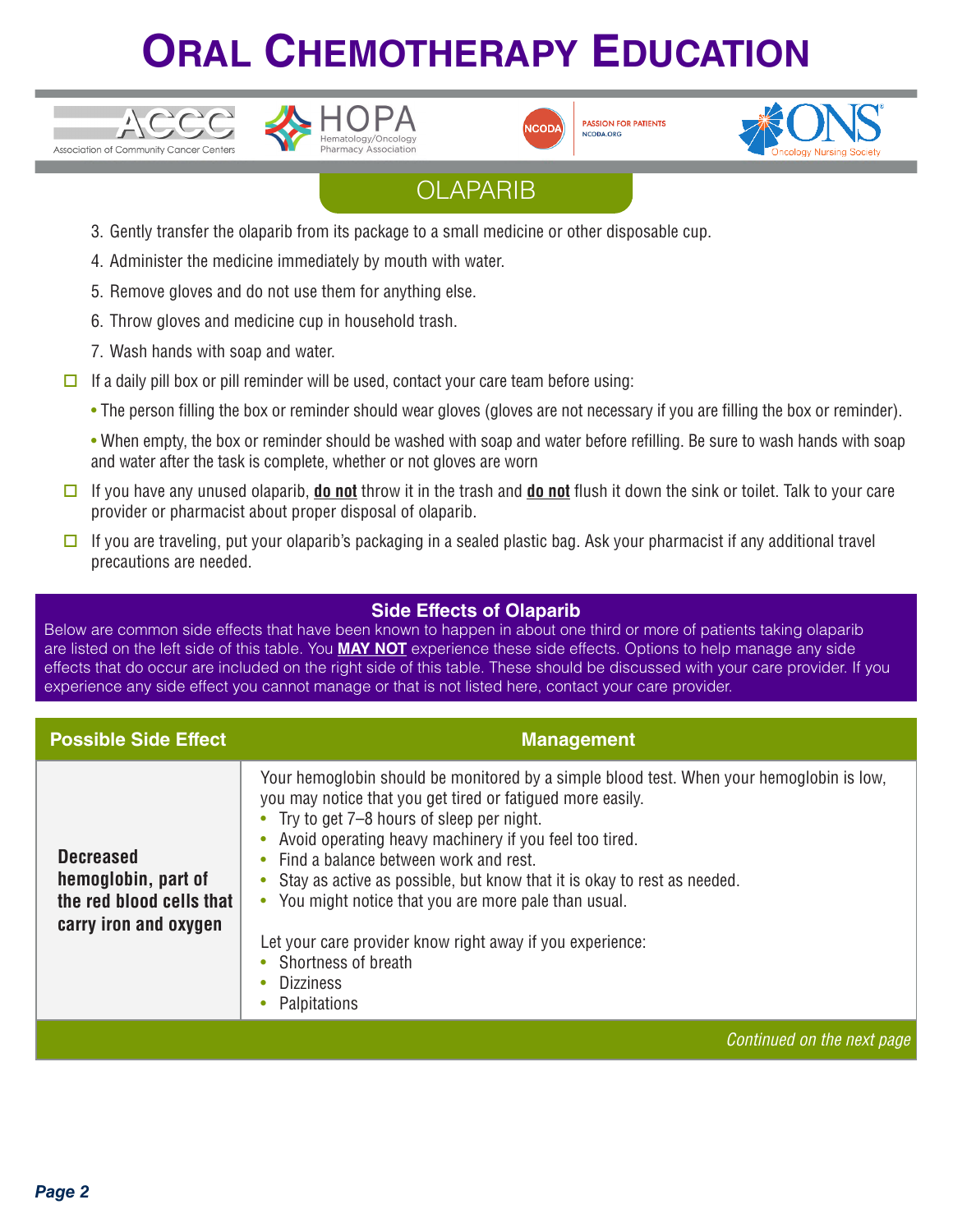





**PASSION FOR PATIENTS**<br>NCODA.ORG



## **OLAPARIB**

| <b>Possible Side Effect</b>                                                  | <b>Management</b>                                                                                                                                                                                                                                                                                                                                                                                                                                                                                                                                                                                                                                                                                                                                                                 |
|------------------------------------------------------------------------------|-----------------------------------------------------------------------------------------------------------------------------------------------------------------------------------------------------------------------------------------------------------------------------------------------------------------------------------------------------------------------------------------------------------------------------------------------------------------------------------------------------------------------------------------------------------------------------------------------------------------------------------------------------------------------------------------------------------------------------------------------------------------------------------|
| <b>Nausea or vomiting</b>                                                    | Eat and drink slowly.<br>$\bullet$<br>Drink 8-10 glasses of water or fluid each day unless your care provider has instructed you to<br>limit your fluid intake.<br>Eat small, frequent meals throughout the day rather than a few large meals.<br>$\bullet$<br>Eat bland foods; avoid spicy, fried, and greasy foods.<br>$\bullet$<br>Avoid vigorous exercise immediately after eating.<br>$\bullet$<br>Don't lie down immediately after eating.<br>$\bullet$<br>Avoid strong odors.<br>$\bullet$<br>Let your provider know if you experience nausea or vomiting. Your provider may prescribe<br>medication that can help.                                                                                                                                                        |
| <b>Fatigue</b>                                                               | You may be more tired than usual or have less energy.<br>Stay as active as possible, but know it is okay to rest as needed, too.<br>Try to do some activity every day.<br>Plan your activities, and do them at a time of day when you feel a bit more energetic.<br>Avoid operating heavy machinery if you feel too tired.                                                                                                                                                                                                                                                                                                                                                                                                                                                        |
| Decreased white<br>blood cells (WBCs)<br>and increased risk for<br>infection | Your WBCs should be monitored by a simple blood test. When your WBCs are low, you are at<br>a greater risk of having an infection. Take the following precautions to protect yourself from<br>infection.<br>Wash your hands often, especially before eating and after using the bathroom.<br>Avoid crowds and people with fevers, flu, or other infection.<br>Bathe regularly to keep good personal hygiene.<br>Contact your care provider if you experience any signs or symptoms of an infection such as:<br>Fever (temperature more than 100.4°F or 38°C)<br>Chills<br>Sore throat<br>Burning with urination<br>Unusual tiredness<br>A sore that becomes red, is draining, or does not heal<br>Check with your care provider before taking any medicine for a fever or chills. |
| <b>Abdominal pain</b>                                                        | Abdominal pain or discomfort may occur. Report any serious pain or symptoms to your care<br>provider immediately.                                                                                                                                                                                                                                                                                                                                                                                                                                                                                                                                                                                                                                                                 |
|                                                                              | Continued on the next page                                                                                                                                                                                                                                                                                                                                                                                                                                                                                                                                                                                                                                                                                                                                                        |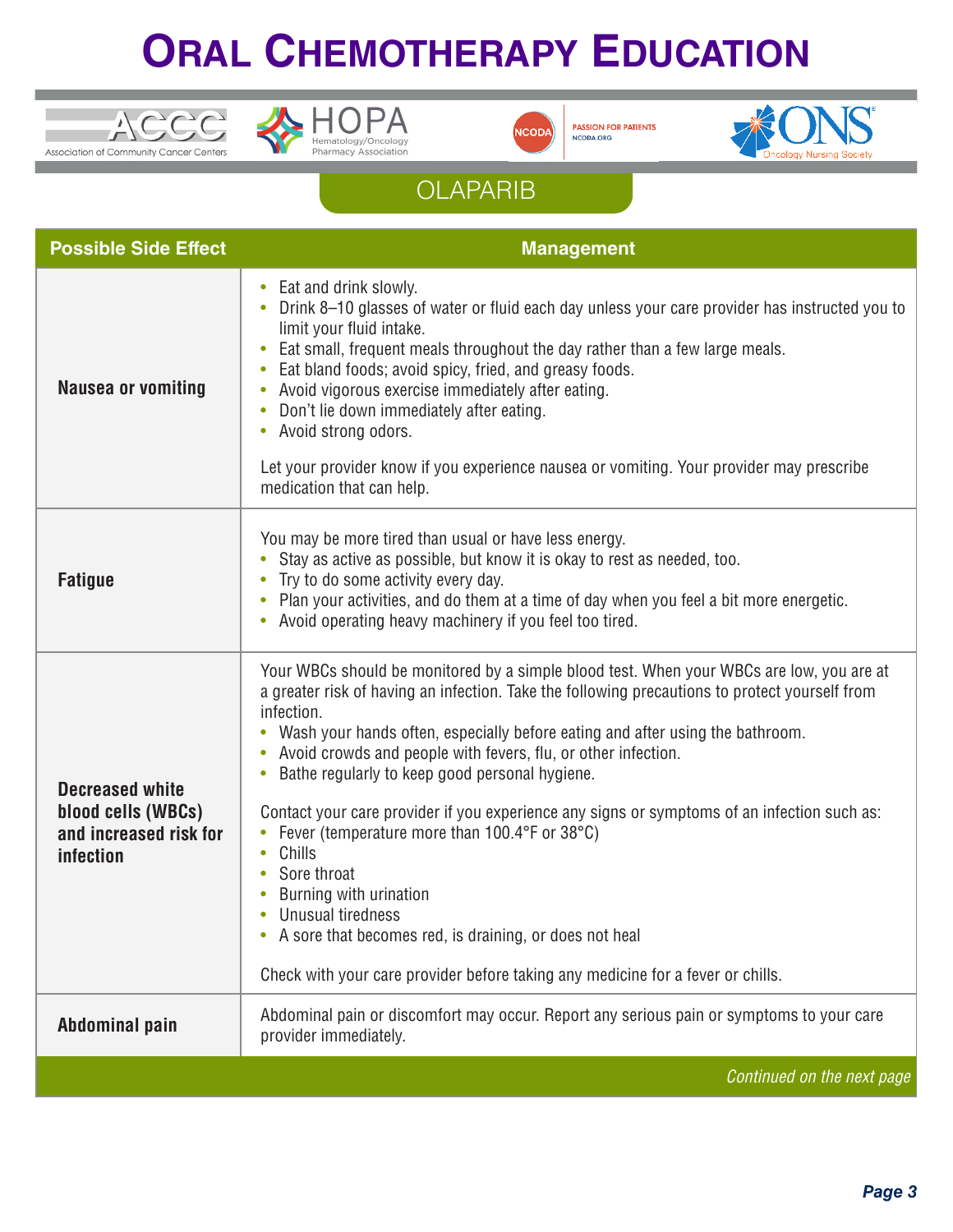





**PASSION FOR PATIENTS<br>NCODA.ORG** 



## **OLAPARIB**

| <b>Possible Side Effect</b>                           | <b>Management</b>                                                                                                                                                                                                                                                                                                                                                                                                                                                                                                                                                                                                                                               |
|-------------------------------------------------------|-----------------------------------------------------------------------------------------------------------------------------------------------------------------------------------------------------------------------------------------------------------------------------------------------------------------------------------------------------------------------------------------------------------------------------------------------------------------------------------------------------------------------------------------------------------------------------------------------------------------------------------------------------------------|
| Diarrhea (loose and/<br>or urgent bowel<br>movements) | Monitor how many bowel movements you have each day.<br>• Drink 8-10 glasses of water or fluid each day unless your care provider has instructed you to<br>limit your fluid intake related to some other health problem.<br>Eat small, frequent meals throughout the day rather than a few large meals.<br>Eat bland, low-fiber foods (e.g., bananas, applesauce, potatoes, chicken, rice, toast).<br>$\bullet$<br>Avoid high-fiber foods, such as raw vegetables, raw fruits, and whole grains.<br>Avoid foods that cause gas, such as broccoli and beans.<br>Avoid lactose-containing foods, such as yogurt and milk.<br>Avoid spicy, fried, and greasy foods. |
|                                                       | Contact your provider if any of the following occur:<br>The number of bowel movements you have in a day increases by four or more.<br>You feel dizzy or lightheaded.<br>$\bullet$                                                                                                                                                                                                                                                                                                                                                                                                                                                                               |
|                                                       | Your care provider may recommend an over-the-counter medication called loperamide<br>(Imodium <sup>®</sup> ) to help with your diarrhea, but talk to your care provider before starting this<br>medication.                                                                                                                                                                                                                                                                                                                                                                                                                                                     |
| Muscle or joint pain or<br>weakness                   | Keep a diary of your pain, including a description of when and where the pain is occurring,<br>$\bullet$<br>what it feels like, and how long it lasts.<br>Stay as active as possible, but know that it is okay to rest as needed, too.<br>Tell your care provider if pain interferes with your activity.                                                                                                                                                                                                                                                                                                                                                        |
|                                                       | If the pain or weakness bothers you, ask your provider how you may ease this discomfort. Only<br>take medication that has been prescribed or recommended by your care provider.                                                                                                                                                                                                                                                                                                                                                                                                                                                                                 |
| <b>Changes in kidney</b><br>function                  | Your kidney (renal) function will be checked periodically by a simple blood test. Contact your<br>care provider if you notice either of the following:<br>Decreased amount of urination<br>$\bullet$<br>Unusual swelling in your legs and feet                                                                                                                                                                                                                                                                                                                                                                                                                  |
|                                                       | Continued on the next page                                                                                                                                                                                                                                                                                                                                                                                                                                                                                                                                                                                                                                      |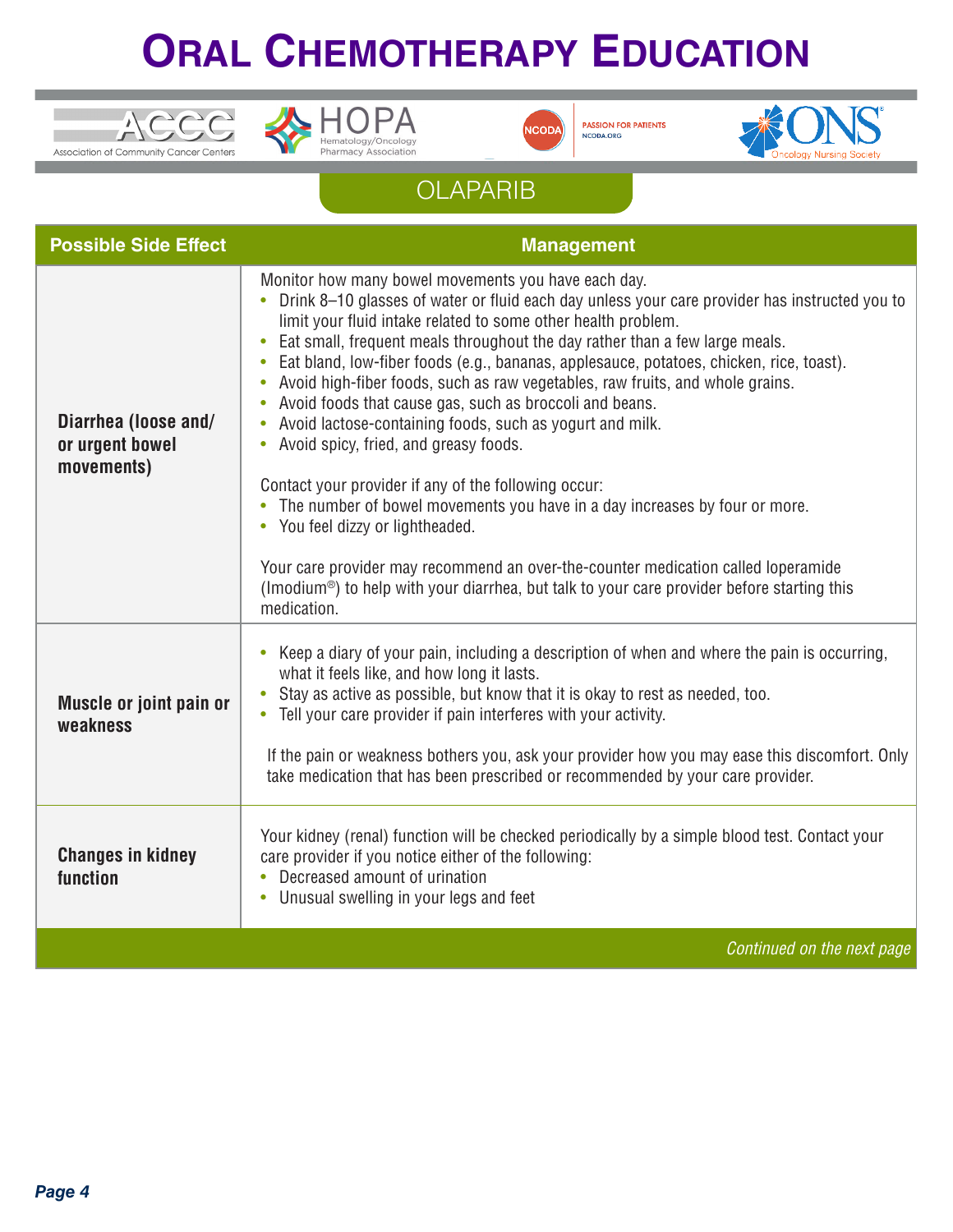





**PASSION FOR PATIENTS** NCODA.ORG



## **OLAPARIB**

| <b>Possible Side Effect</b>                                          | <b>Management</b>                                                                                                                                                                                                                                                                                                                                                                                                                                |
|----------------------------------------------------------------------|--------------------------------------------------------------------------------------------------------------------------------------------------------------------------------------------------------------------------------------------------------------------------------------------------------------------------------------------------------------------------------------------------------------------------------------------------|
| <b>Decreased platelet</b><br>count and increased<br>risk of bleeding | Your platelets should be monitored by a simple blood test. When they are low, you may bruise<br>or bleed more easily than usual.<br>Use caution to avoid bruises, cuts, bleeding, or burns.<br>Blow your nose gently and do not pick your nose.<br>Brush your teeth gently with a soft toothbrush and maintain good oral hygiene.<br>When shaving, use an electronic razor instead of razor blades.<br>Use a nail file instead of nail clippers. |
|                                                                      | Call your care provider if you have bleeding that will not stop. Examples include:<br>A bloody nose that bleeds for more than five minutes despite pressure<br>$\bullet$<br>A cut that continues to ooze despite pressure<br>$\bullet$<br>Gums that bleed excessively when you floss or brush<br>$\bullet$                                                                                                                                       |
|                                                                      | Seek medical help immediately if you experience any severe headaches, blood in your urine or<br>stool, coughing up blood, or prolonged and uncontrollable bleeding. You may need to take a<br>break or "hold" your medication for medical or dental procedures. Talk to your care provider or<br>dentist before any scheduled procedures.                                                                                                        |
|                                                                      | You may need to take a break or "hold" your medication for medical or dental procedures. Talk<br>to your care provider or dentist before any scheduled procedures.                                                                                                                                                                                                                                                                               |

### **Serious side effects of olaparib**

 $\Box$  Olaparib may increase your risk for certain blood cancers. Be sure to alert your physician if you notice any abnormal bruising or bleeding.

 $\Box$  Olaparib may be harmful to your lungs. Inform your care provider of any new difficulty breathing, cough, or fever. Your provider may stop treatment with olaparib if your lungs are affected.

 $\square$  Olaparib can increase your risk of having a blood clot. Seek immediate medical attention if you have sudden swelling in an arm or leg, have chest pain, or have trouble breathing.

If you experience ANY uncontrolled side effect, call your physician or healthcare center immediately:

\_\_\_\_\_\_\_\_\_\_\_\_\_\_\_\_\_\_\_\_\_\_\_\_\_\_\_\_\_\_\_\_\_\_\_\_\_\_\_\_\_\_\_\_\_\_\_\_\_\_\_\_\_\_\_\_\_\_\_\_\_\_\_\_\_\_\_ **(INSTITUTIONAL CONTACT INFO)**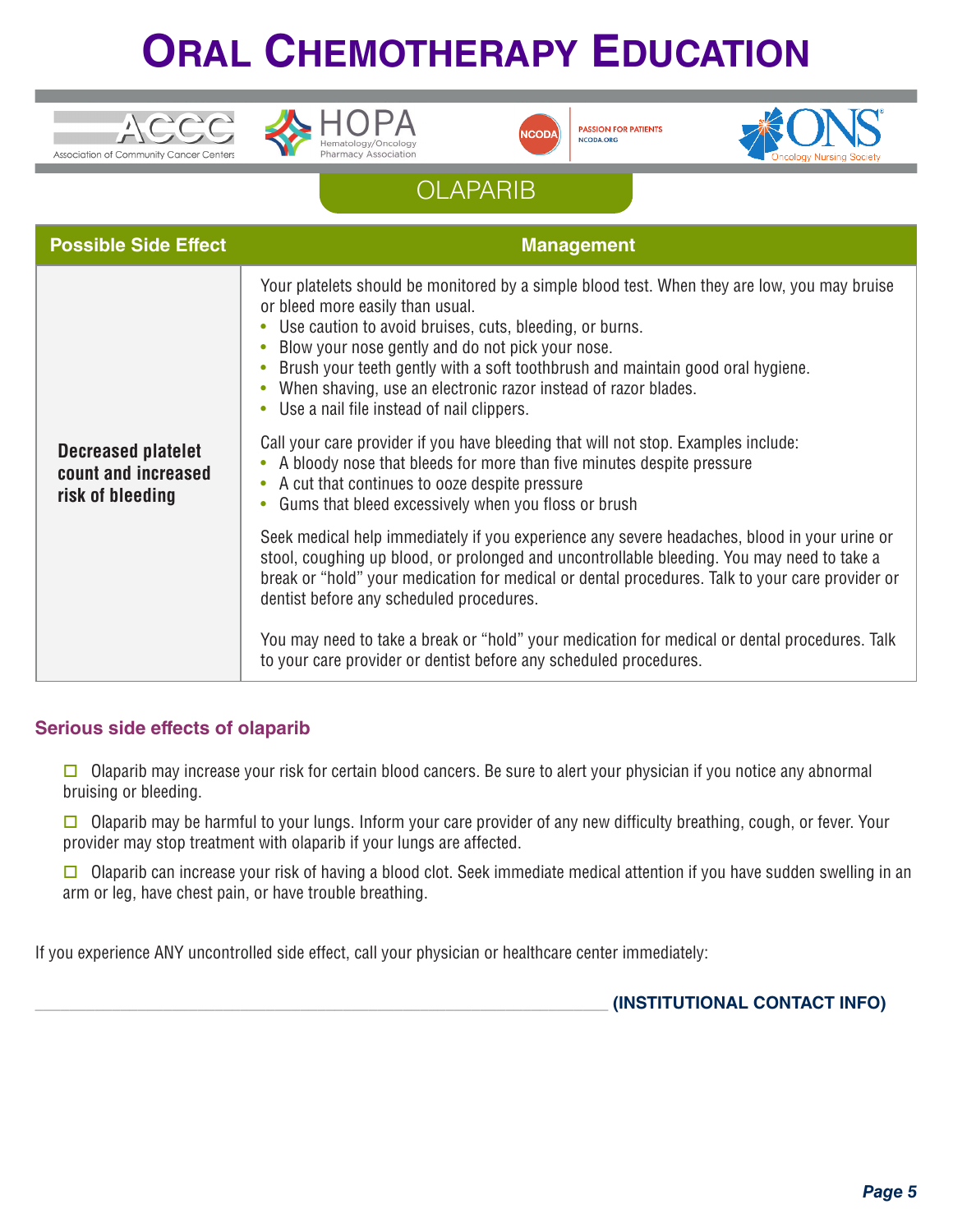





**PASSION FOR PATIENTS** NCODA.ORG



## **OLAPARIB**

### **Handling body fluids and waste**

Olaparib remains in your body for several days after it is taken, so some of the drug may be present in urine, stool, sweat, or vomit. Once you have started to take olaparib, it is important to follow the instructions below every day for as long as your treatment lasts. This will keep yourself, loved ones, and the environment as safe as possible.

- $\Box$  Pregnant women should avoid touching anything that may be soiled with body fluids from the patient.
- $\Box$  Toilet and septic systems
	- You may use the same toilet, septic tank, and/or sewer that you usually use. If you have a low-flow toilet, close the lid and flush twice to ensure all waste has been discarded.
	- If the toilet or toilet seat becomes soiled with urine, stool, or vomit, clean the surfaces before other people use the toilet.
	- Wash hands with soap and water after using the toilet.
- $\square$  If you need a bedpan, be sure your caregiver knows to wear gloves to assist with cleanup and to wash the bedpan with soap and water every day.
- $\Box$  If you do not have good control of bladder or bowels, use a disposable pad with a plastic back, a diaper, or a sheet to absorb body waste.
- $\Box$  Wash any skin that has been exposed to body waste or olaparib with soap and water.
- $\Box$  Linens or clothing that are soiled with body fluids or body waste should be washed separately from other linens and clothing. If you do not have a washer, place the soiled linens in a plastic bag until they can be washed.
- Wash hands with soap and water after touching linens or clothing that may be soiled with body fluids.

#### **Pregnancy, sexual activity, and contraception**

- Women should not become pregnant and men should not get a partner pregnant while taking olaparib. Men and women of childbearing age and potential should use effective contraception during therapy and for a minimum of six months after the last dose of olaparib.
- $\Box$  Effective contraception could include one or more of the following: oral contraceptive, barrier methods, etc.
- $\Box$  Do not breastfeed while taking olaparib and for one month after the last dose of olaparib.
- $\Box$  Inform your care provider if you become pregnant.
- $\Box$  It is safe to hug and kiss. Special precautions may be needed for sexual activity while on olaparib, and you are encouraged to ask your care provider.

#### **Obtaining medication**

Talk with your care provider about how to obtain your olaparib.

\_\_\_\_\_\_\_\_\_\_\_\_\_\_\_\_\_\_\_\_\_\_\_\_\_\_\_\_\_\_\_\_\_\_\_\_\_\_\_\_\_ **(PHARMACY OR SPECIALTY PHARMACY CONTACT INFO)**